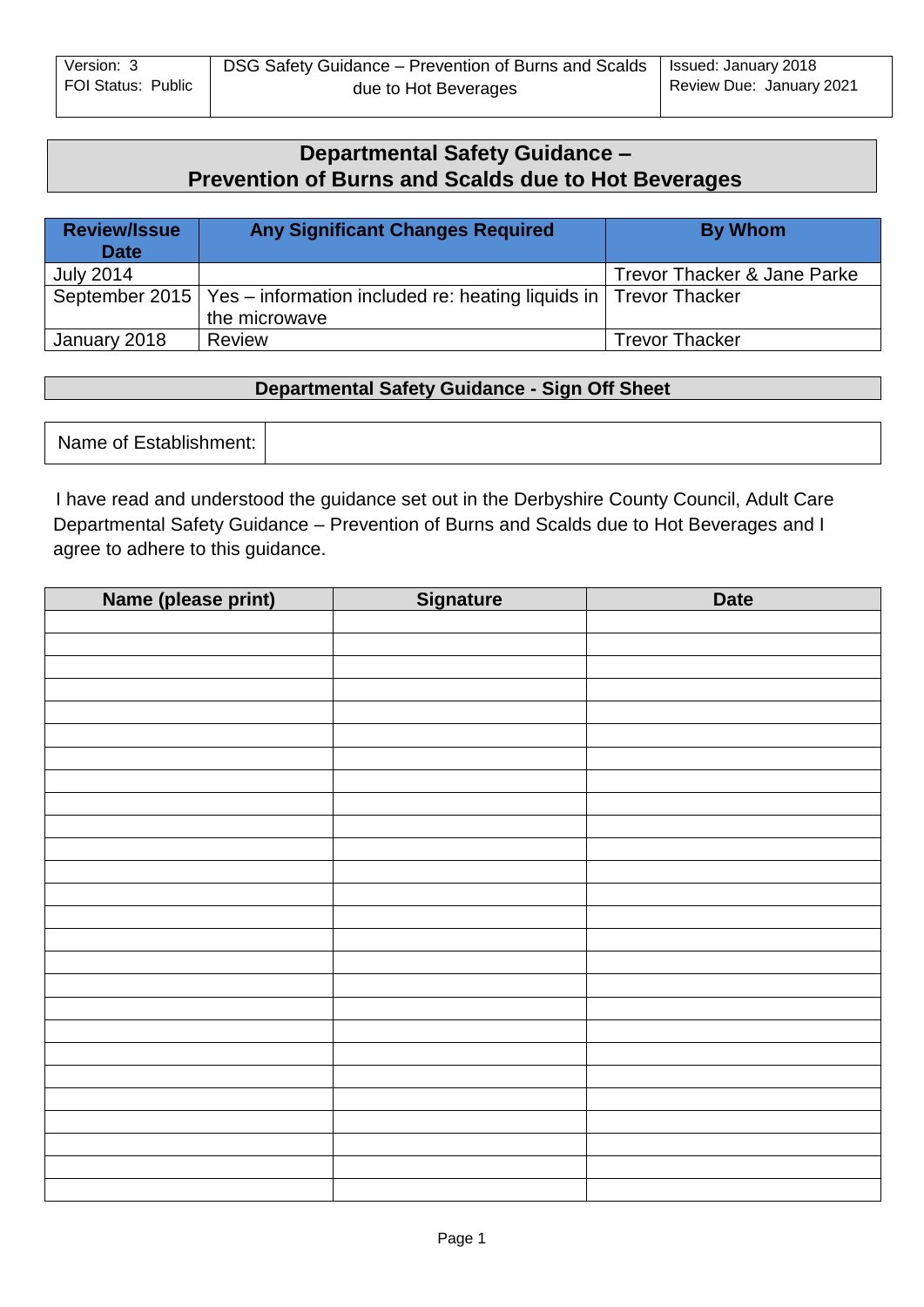## **Introduction**

We are all at risk of scalding from a hot beverage, but when we are providing services to older people who may lack capacity or have some physical limitations, we need to think very carefully about how any hot beverage is presented to the person. It must be presented in a safe way whilst at the same time maintaining the person's dignity and making the experience enjoyable.

A balance needs to be struck between the need to properly infuse the drink, for tea this will require a temperature of around 100°C, and protecting skin which can be damaged at 43°C. The drink needs to remain palatable and in most cases 60°C will achieve this.

When developing personal service plans and at reviews, as part of the nutrition and hydration assessment, consideration must be given to how drinks are to be served and stated on the personal service plan for vulnerable clients.

A thermometer must be available to test the temperature of hot beverages should this be required.

#### **Assessment**

When completing a person's assessment/risk plan, please consider the following:

- Individuality
- Dexterity
- Capability
- Does the person require supervision when drinking?
- Medical conditions, some conditions are known to reduce sensitivity to heat e.g. diabetes Reynaud's disease etc. These may prevent people from realising that they are being burnt.
- Client's specific needs and preferences around positioning (e.g. seating etc.) to ensure comfort and safety while drinking the hot beverage.

### **Equipment**

Consider the following in line with promoting dignity:

- The design of the cup/mug such as width of rim, with or without drinking spout, number of handles, size of handles, weight, size, stability, shape and colour.
- Level of drink in cup/mug
- Non-slip mats and other equipment to support the task.
- Consider the use of insulated drinking cup/mug.

It may be worth trialing equipment to help understand which is the most appropriate.